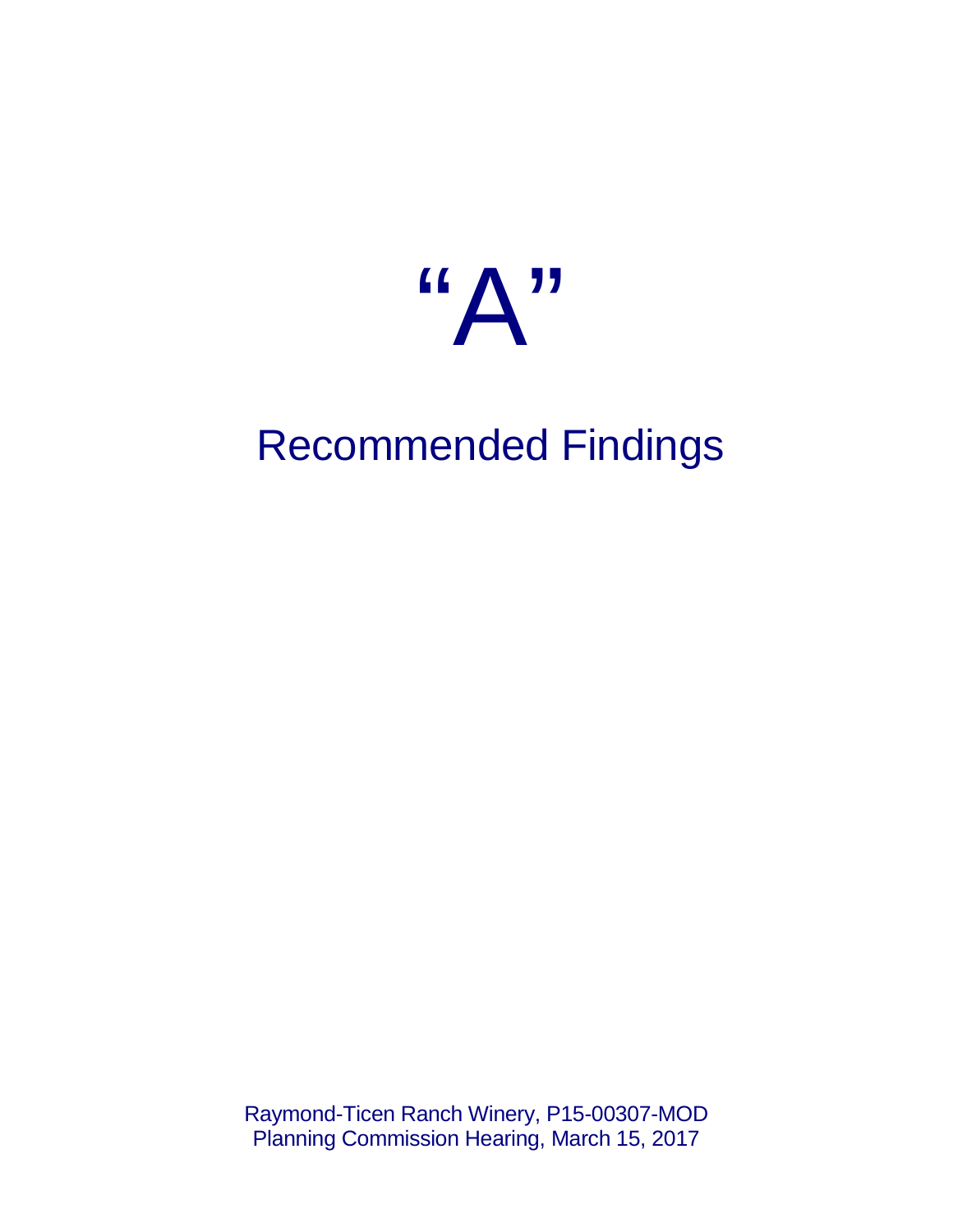# **RECOMMENDED FINDINGS**

#### **PLANNING COMMISSION HEARING – FEBRUARY 1MARCH 15, 2017 Raymond – Ticen Ranch Winery Major Modification to Use Permit, Application P15-00307 – MOD 849 Zinfandel Lane and 1584 St. Helena Highway, St. Helena Assessor's Parcel Nos. (APNs) 030-270-013 and 030-270-012**

#### **ENVIRONMENTAL:**

The requested Use Permit to establish a winery is subject to the requirements of the California Environmental Quality Act (CEQA, Public Resources Code Section 21000 *et seq.*) The Planning Commission has received and reviewed the Initial Study for the Use Permit request, pursuant to the provisions of the CEQA and Napa County's Local Procedures for Implementing CEQA, and finds that:

- 1. The Planning Commission has read and considered the Initial Study, as well as any comments received thereon, prior to taking action on the Mitigated Negative Declaration and the proposed project.
- 2. The Mitigated Negative Declaration is based on independent judgment exercised by the Planning Commission.
- 3. The Initial Study and Mitigated Negative Declaration were prepared and considered in accordance with the requirements of the California Environmental Quality Act.
- 4. There is no substantial evidence in the record as a whole, that the proposed project will have a significant effect on the environment; provided, that measures to mitigate potentially significant impacts to biological and tribal cultural resources are incorporated into the project approval.
- 5. The site of this proposed project is not on any of the lists of hazardous waste sites enumerated under Government Code Section 65962.5 and is not within the boundaries of any airport land use plan.
- 6. The Secretary of the Planning Commission is the custodian of the records of the proceedings on which this decision is based. The records are located at the Napa County Planning, Building & Environmental Services Department, 1195 Third Street, Room 210, Napa, California.

## **EXCEPTION TO WINERY SETBACK FOR HISTORICAL BUILDINGS:**

The Planning Commission has reviewed the use permit modification request in accordance with the requirements of Napa County Code and makes the following findings:

7. The proposed site contains historic buildings, structures or landscapes which are either listed on or eligible for listing on the California or National Historic Register, and the proposed project will retain and incorporate subject eligible or listed buildings, structures or landscapes into the final project design.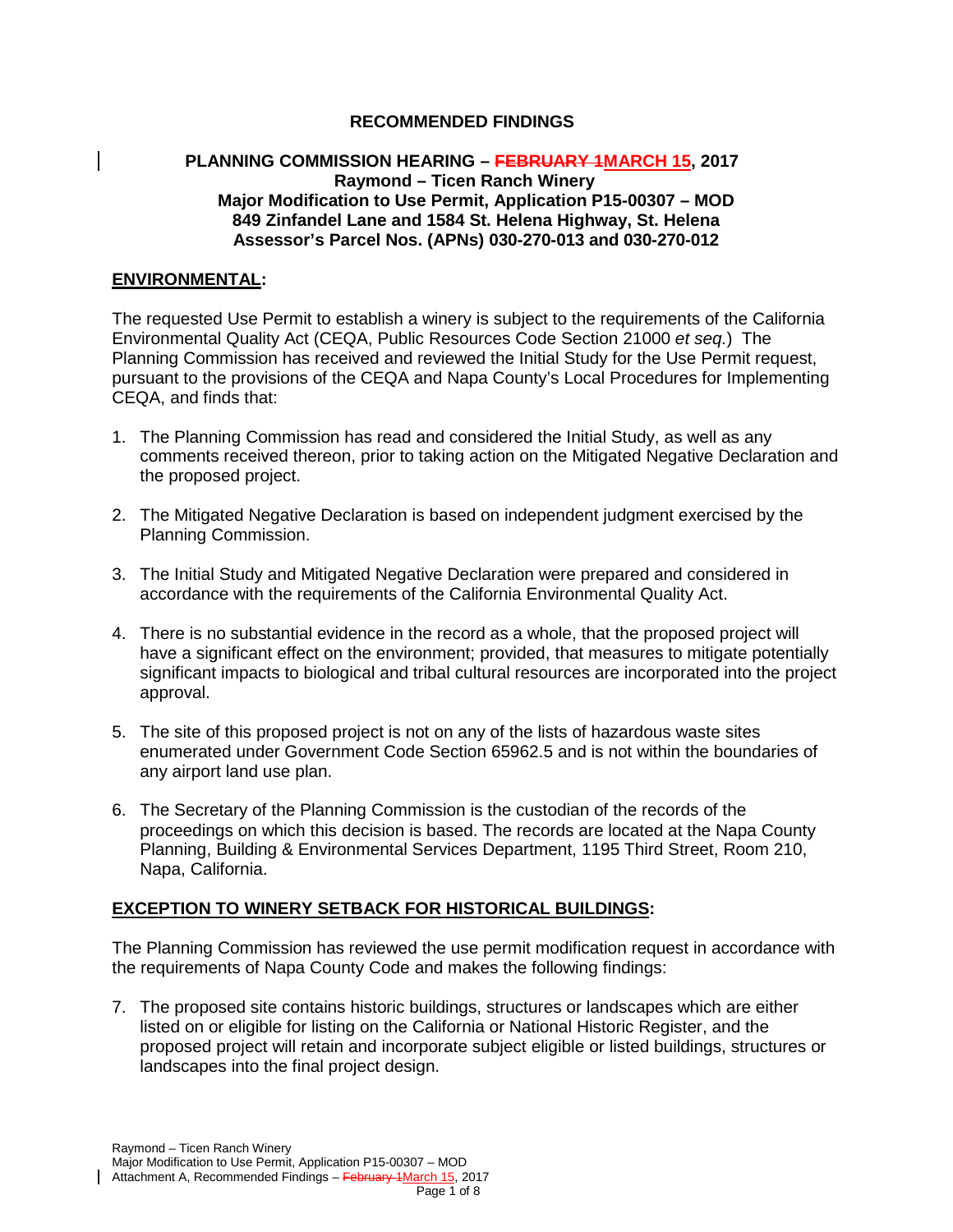**Analysis:** The requested modification includes establishment of winery accessory spaces (administrative offices and tasting rooms) inside of converted space of the currently vacant Ticen Ranch residence at 1584 St. Helena Highway/State Route 29. The residential structure is setback approximately 333 feet from the centerline of State Route 29, within the 600-foot minimum setback required for winery structures but outside of the 300-foot minimum setback allowed for existing, historic structures in accordance with County Code Section 18.104.235. The residential structure was built in the late 1800's, and an evaluation by the applicant's architect determined that the main residence is historically significant due to "its association with Napa Valley's early wine industry and as a good example of a Folk Victorian residence in a rural setting" (ARG, 21). While not listed on a local, state or federal historic register, the age and architectural significance of the Ticen Ranch house indicate that the residence is eligible for listing on a register as a historic resource. The proposed project includes restoration, re-purposing and maintenance of the residential structure in place on the property.

8. The proposed winery or structure will be located within an existing footprint or developed or disturbed portion of the site such that the final project will be within the historical context and scale of the site.

**Analysis:** The appearance of the Ticen Ranch parcel, as seen from State Route 29, will not change significantly as a result of the proposed project, as the residential structure will be maintained in place and its historic features would be restored as a component of the project. Small, above-grade landscaping enhancements, consisting of installation of a trellis and gazebo on the property, will either be behind or alongside the existing main residence and will have no greater visual impact on the public right-of-way than the existing main residence does. At-grade improvements proposed include a garden area and an 11-stall parking lot and also will be installed immediately adjacent to the single-family residence.

9. The proposed winery or structure is part of an overall historic preservation plan for the site which includes the preservation and enhancement of historical buildings and structures and old growth landscape including, but not limited to, old vines and mature trees and certification that the project is in conformance with the Secretary of the Interior's Standards and Guidelines for Historic Preservation Projects (Standards). Retention of these elements shall be made a condition of the approved permit.

**Analysis:** As part of the conversion of the Ticen Ranch residential structure to winery accessory space, the permittee's plans reflect removal of alterations built outside of the structure's period of significance and re-introduction of architectural features that mimic the building's original characteristics, consistent with the intent of the Standards. A mature oak tree behind (east of) the residence will also be kept with the proposed site modifications. Other structures on the property, consisting of a barn and a detached garage with apartment residence, are not historic, and their physical characteristics indicate that they were constructed well after the original residential building. The garage and apartment are proposed to be demolished, and while the barn is not historic, it is proposed to be retained and renovated to provide agricultural experience area for winery guests. The barn is outside of the 600-foot minimum setback from the centerline of State Route 29.

10. The proposed winery or structure shall not be located closer to a state highway, Silverado Trail, any arterial county road, or any other public or private road used by the public than any existing historic structures or buildings on the site.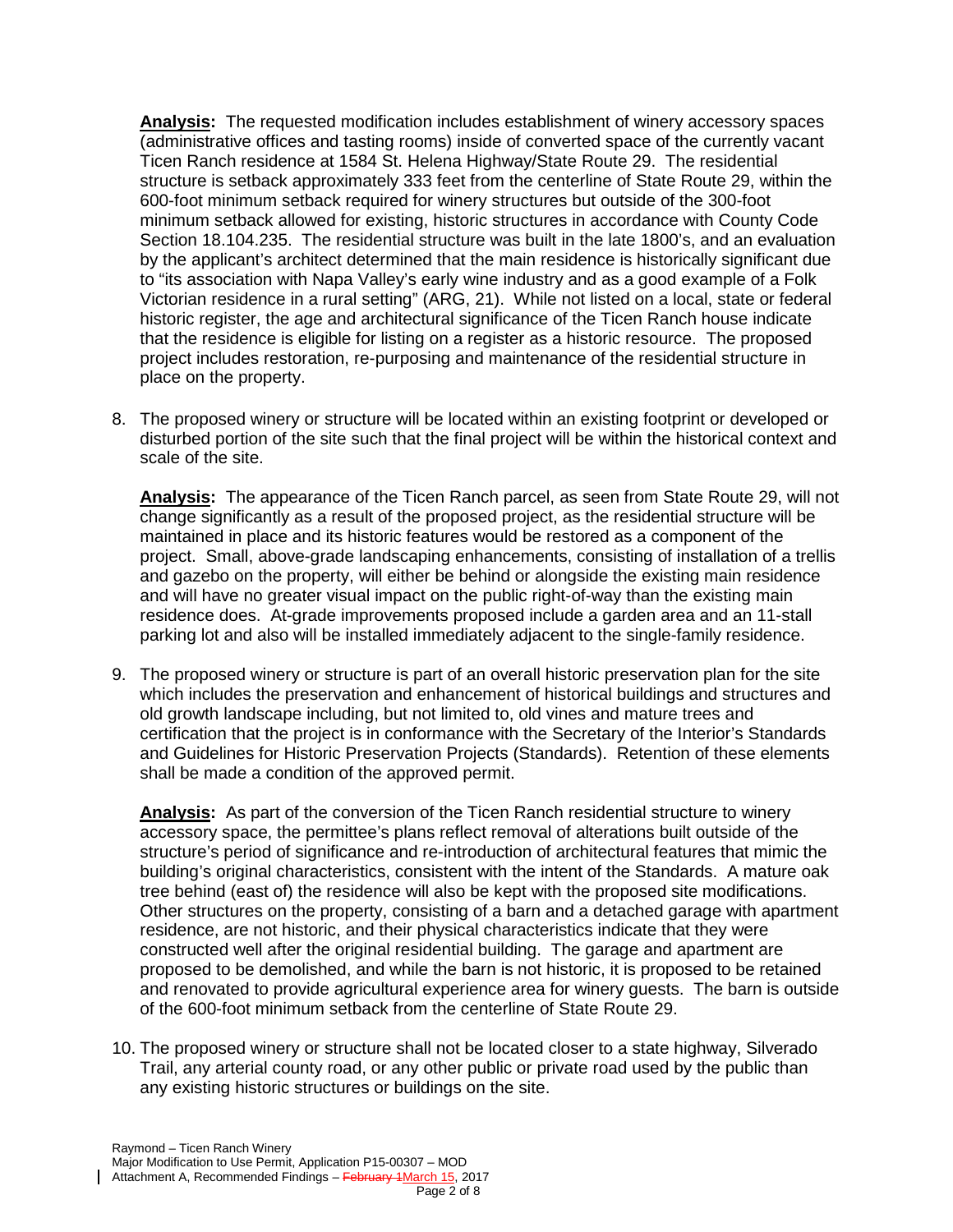**Analysis:** The Ticen Ranch residence is the most visually prominent feature on the property as seen from the right-of-way of State Route 29. The proposed winery accessory space will be established inside converted area within the residential building. No new structures are proposed to be built in the setback area between the residential building and the highway right-of-way.

# **USE PERMIT:**

11. The Planning Commission has the power to issue approval for the Use Permit request under the Zoning Regulations in effect as applied to property.

**Analysis:** The winery is located on property located in the AP (Agricultural Preserve) District. Wineries in the AP District require Planning Commission approval of a conditional use permit (Napa County Code Section 18.16.030 and 18.124.010). There is no companion action necessary for the requested Use Permit that would require action by the Board of Supervisors.

12. The procedural requirements for a Use Permit set forth in Chapter 18.124 of the Napa County Code (zoning regulations) have been met.

**Analysis:** The application for a Major Modification to the Use Permit has been appropriately filed, and notice and public hearing requirements of Napa County Code Section 18.136.040 and CEQA Guidelines Section 15072 have been met. The notice of public hearing and intent to adopt a Mitigated Negative Declaration were published in the Napa Valley Register and posted with the Napa County Clerk on December 16, 2016; and on or prior to December 16, 2016, copies of the notice were mailed via first class mail to owners of property within 1,000 feet of the subject parcel and via first class mail or electronic mail to the applicant, property owner, his representative, and other interested parties who had previously requested such notice. The public comment period ran from December 16, 2016, through January 17, 2017, with a six-day extension approved by the Planning Commission in response to a request from an interested party. With the Commission-approved extension, County staff accepted written public comments on the Mitigated Negative Declaration until January 23, 2017.

13. The grant of the Use Permit, as conditioned, will not adversely affect the public health, safety or welfare of the County of Napa.

**Analysis:** Implementation of the proposed project is estimated to increase the winery's groundwater demands by less than one acre-foot of water per year. The proposal also includes installation of a left-turn lane on Zinfandel Lane at Wheeler Lane, which will provide sheltered left-turn vehicle movements into and out of the access road to the proposed winery site. Other site improvements include enhancements to the existing wastewater treatment system, as well as installation of stormwater bioretention basins intended to preserve the quality of stormwater runoff from the developed winery area of the site. In accordance with standard conditions of approval, new driveways and access roads to the winery will be designed in accordance with California Department of Transportation standards and Napa County Road and Street Standards to ensure that emergency responders will be capable of maneuvering around the property when responding to calls for service.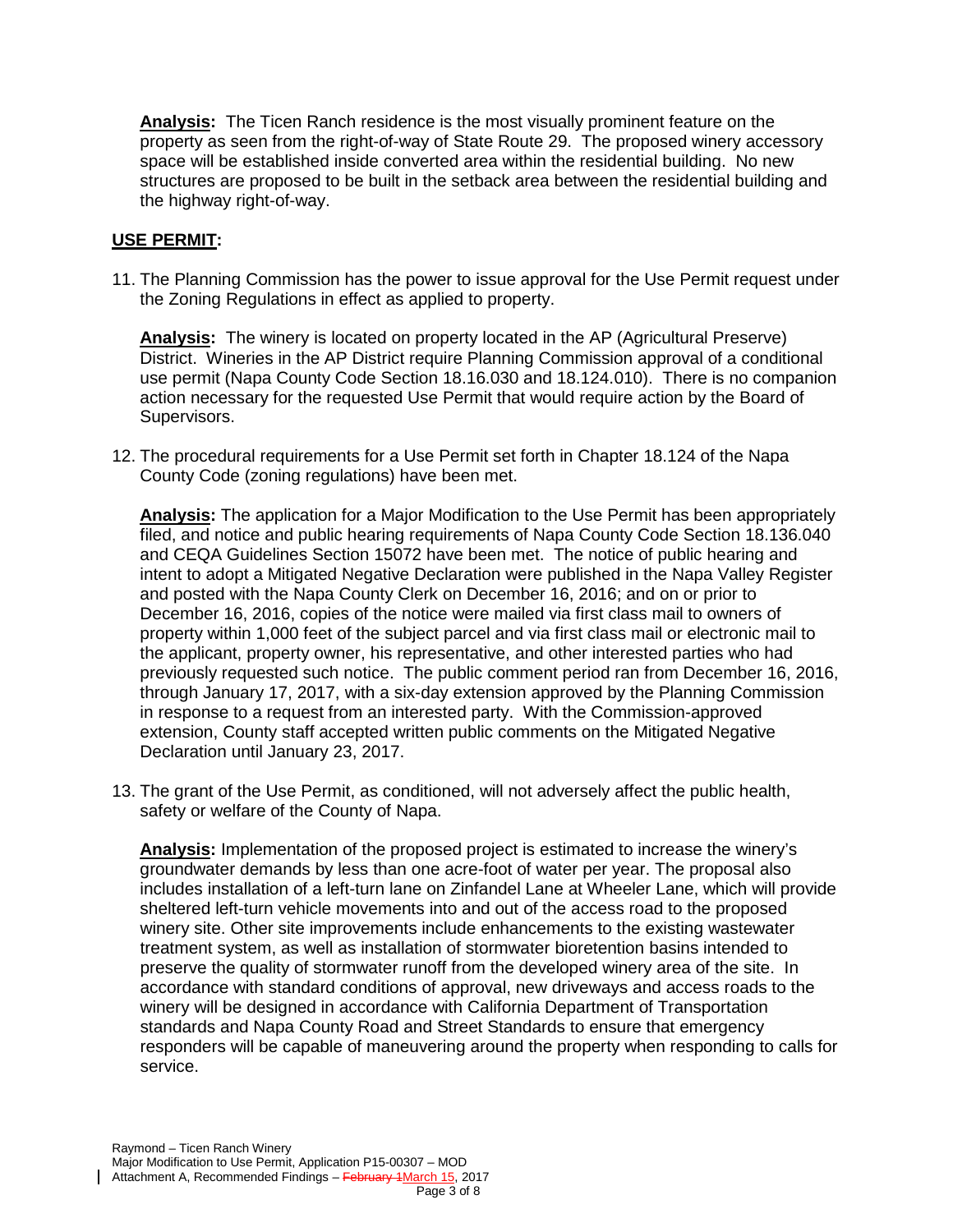Various County divisions and departments have also reviewed the project and commented regarding stormwater quality preservation and food service matters related to the proposed project. Conditions are identified that will incorporate these comments, along with other project-specific and standard County conditions pertaining to construction, noise, air quality and light and glare, into the project approval to assure the protection of the public health, safety, and welfare.

14. The proposed use complies with applicable provisions of the Napa County Code and is consistent with the policies and standards of the Napa County General Plan.

## **Analysis: Compliance with the Zoning Ordinance**

The property that is the subject of this application is located in the AP District, where wineries with accessory uses are conditionally permitted. The proposed project is compliant with minimum winery building setbacks for historic and non-historic structures, as well as maximum winery lot coverage and maximum accessory to production ratio requirements specified in Napa County Code. With no portion of any structure on either parcel exceeding a height of 34 feet above grade, and with winery coverage of fewer than 11 acres of the combined 86 acres on the Raymond and Ticen Ranch parcels, the proposed site modifications comply with the 35-foot maximum building height and maximum 25 percent lot coverage standards of the AP District as prescribed in County Code Sections 18.104.010, 18.104.120 and 18.104.220. Side and rear yard setbacks of existing structures and proposed additions also meet or exceed the 20-foot minimum required under County Code Section 18.104.010. With the exception of the Ticen Ranch residence, which can be permitted to encroach up to 300 feet into the minimum 600-foot winery building setback from State Route 29 due to the structure's age and architectural significance, all existing and proposed winery and accessory use buildings would be over 600 feet away from the centerline of the State Route 29 right-of-way and over 300 feet away from the centerline of the Zinfandel Lane right-of-way. In compliance with County Code Section 18.104.200, which stablishes a maximum allowable area for accessory uses at 40 percent of the area used for winemaking, the accessory use square footage associated with the requested permit modification is 32 percent of the proposed building and covered crush pad-outdoor areas dedicated to wine production.

## **Analysis: Consistency with the General Plan**

As proposed and as conditioned, the requested Use Permit is generally consistent with the overall goals and objectives of the General Plan (2008).

General Plan Agricultural Preservation and Land Use Goal AG/LU-1 guides the County to "preserve existing agricultural land uses and plan for agriculture and related activities as the primary land uses in Napa County." General Plan Goal AG/LU-3 states that the County should "support the economic viability of agriculture, including grape growing, winemaking, other types of agriculture, and supporting industries to ensure the preservation of agricultural lands." The continued use of the property for fermenting and processing of grape juice into wine supports the economic viability of agriculture within the County, consistent with Goal AG/LU-3 and Policy AG/LU-4 ("The County will reserve agricultural lands for agricultural use including land used for grazing and watershed/open space…"). General Plan Policy AG/LU-2 recognizes wineries as agricultural uses of land.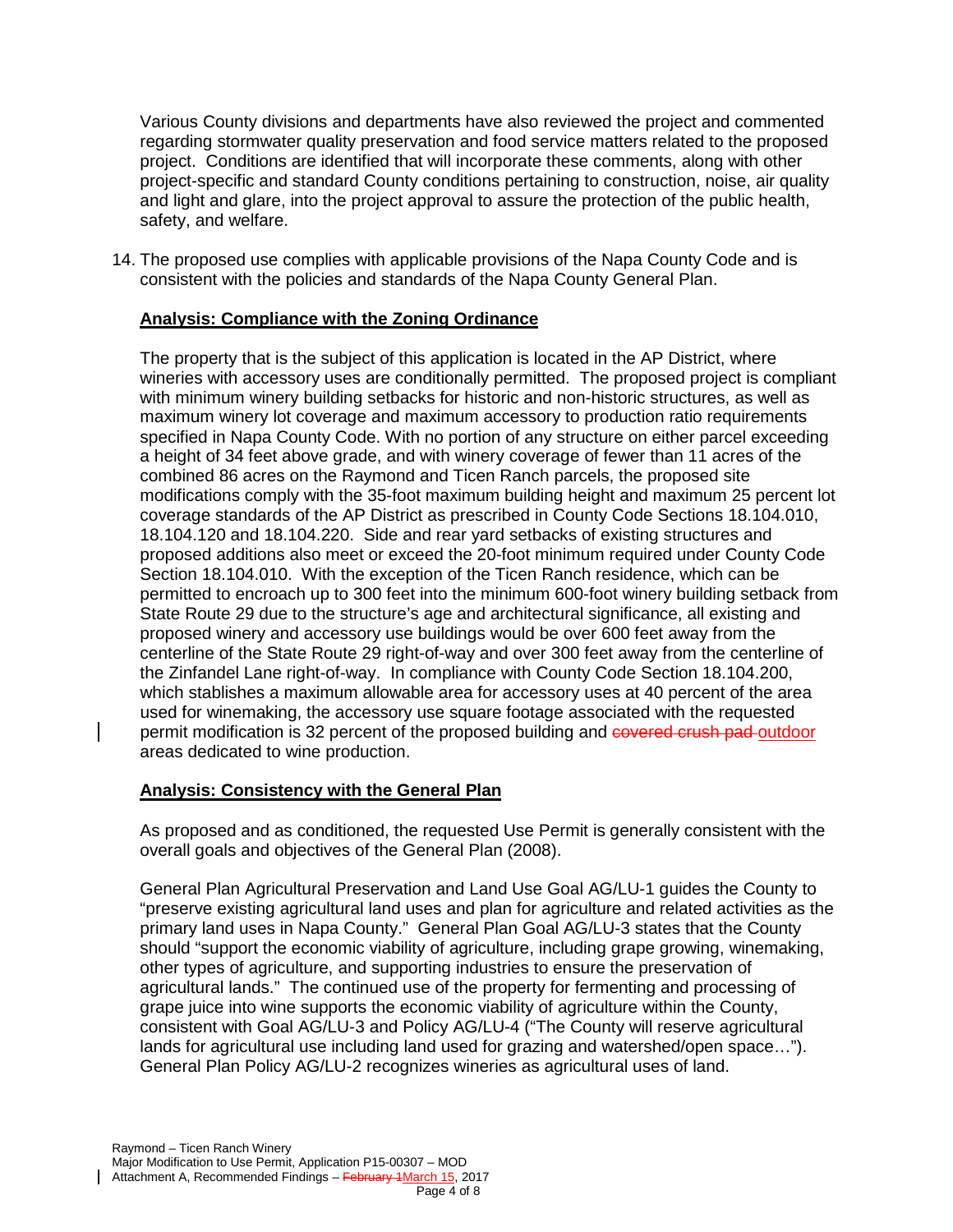The General Plan land use designation for the subject parcel is Agricultural Resource. The intent of this land use designation is to "identify areas of the fertile valley and foothill areas of the county in which agriculture is and should continue to be the predominant land use." The agricultural development currently on the property (vineyard and winery), as well as the existing single-family dwelling to be retained on the Raymond parcel, are consistent with the general uses identified in the General Plan as being compatible with the Agricultural Resource designation. The proposed winery, as an establishment engaged in the processing of agricultural products, is also consistent with the intent of the designation (Policy AG/LU-21).

Water demand generated by the modified winery facilities and operational characteristics will be in line with General Plan goals supporting sustainable water use and prioritization of groundwater for agricultural purposes (CON-10 and CON-11). Consistent with General Plan Policy CON-4, adopted in an effort to preserve water quality and preserve watersheds in support of the County's agricultural goals, the proposed winery development will be outside of Napa River setbacks as defined in County Code Chapter 18.108 (Conservation Regulations).

Restoration of the Ticen Ranch residence, estimated to be over 120 years old, and removal of its non-original additions<del>, would be</del> are consistent with General Plan Policies CC-19, CC-24 and CC-26.5, which support evaluation and preservation of resources from the County's history. Lastly, it is noted that the existing roof-mounted photovoltaic array, installed in 2013 by the current winery owner, is consistent with adopted General Plan goals (CON-68, CON-70) that encourage the County and permittees to pursue use of renewable energy sources as a means to reduce greenhouse gas emissions.

General Plan Policy CIR-23 discourages permit applicants from providing unnecessary or excessive quantities of parking stalls for their uses; the applicant's request for 50 additional guest parking on the Raymond Winery parcel is inconsistent with this General Plan policy. Although the proposed parking additions would not have significant environmental effects: 1) there is no increase requested in the largest marketing event currently entitled under prior actions; 2) there is no increase requested in the number of daily winery visitors; 3) tasting room visitors would be split between the tasting rooms on Raymond parcel and proposed on the Ticen Ranch property, reducing demand for parking at the existing Raymond facility; and 4 ) visitation hours are proposed to be extended by two and a half hours per day, so that the 400 daily visitors would be visiting the property over a larger span of time.

15. The proposed use would not require a new water system or improvement causing significant adverse effects, either individually or cumulatively, on an affected groundwater basin in Napa County, unless that use would satisfy any of the other criteria specified for approval or waiver of a groundwater permit under Sections 13.15.070 or 13.15.080 of the County Code.

**Analysis:** The property is not located in any groundwater deficient area defined by Napa County Code Title 13, Map 13-1. Current water needs of the winery and vineyard irrigation activities are estimated at 89.9 acre-feet of water per year, accounting for all existing operations on the 60.2-acre Raymond Winery parcel, the 25.48-acre Ticen Ranch parcel, and the 27.68-acre Raymond vineyard parcel (APN 030-050-031) east of the winery. (Although no discretionary approval is requested for the 27.68-acre Raymond vineyard parcel, the well located on the parcel provides irrigation water to the Raymond Winery parcel, and so it is included in this discussion.)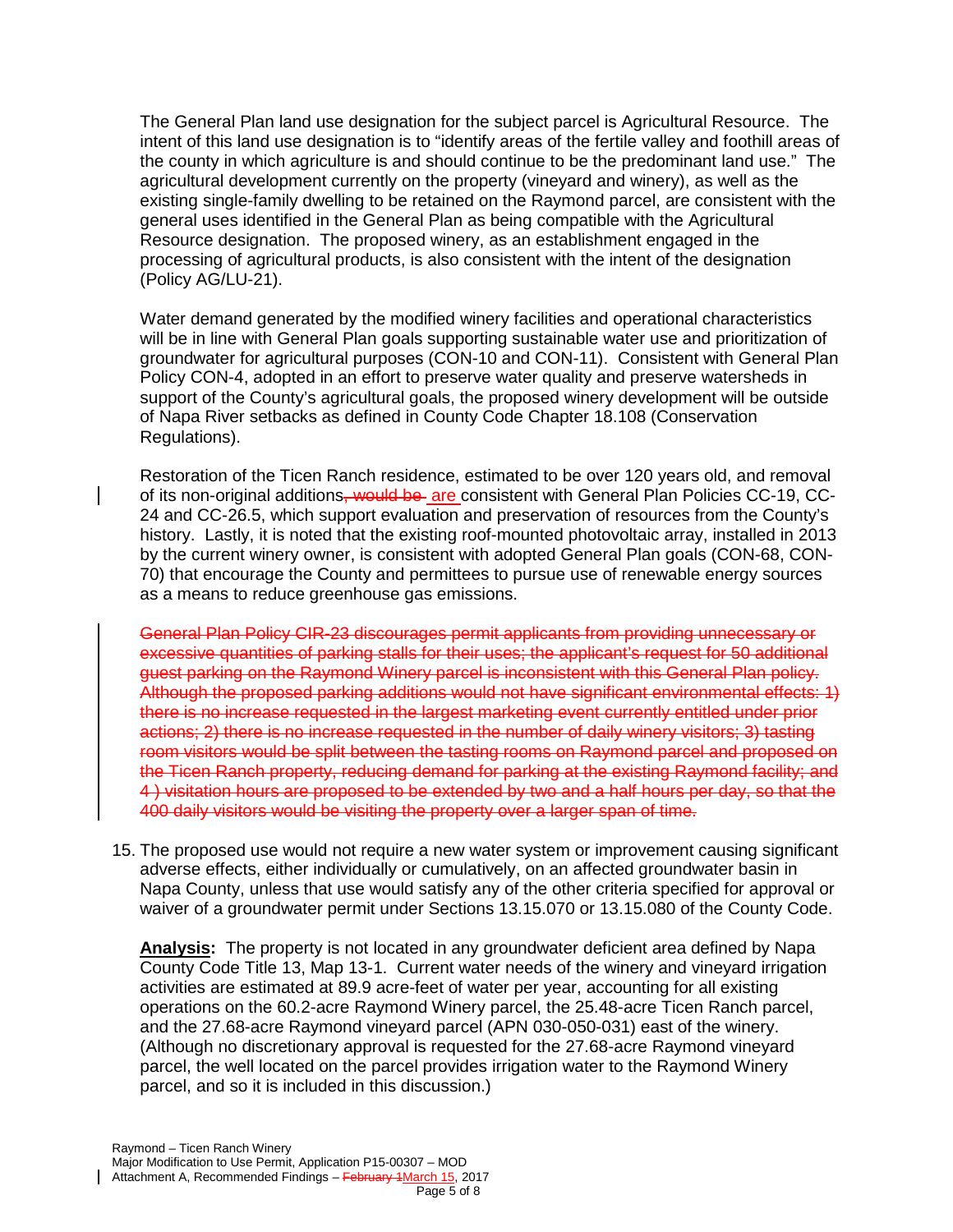The County's Water Availability Analysis Guidelines (May 2015) specifies one acre-foot of water per parcel acre per year as a sustainable water use level in non-deficient groundwater areas on the Valley floor. Water usage under the requested use permit modification is conservatively estimated at approximately 90.8 acre-feet per year for the 113.4 acres encompassed in all three parcels from which groundwater is drawn, or approximately 77.9 acre-feet per year for the approximately 86 acres of just the Raymond Winery and Ticen Ranch parcels that are encompassed in this use permit modification. These water use estimates fall within the County's identified threshold of sustainable water use and are conservative, as they do not account for any reduction in water demand as a result of the winery's reuse of process wastewater for vineyard irrigation.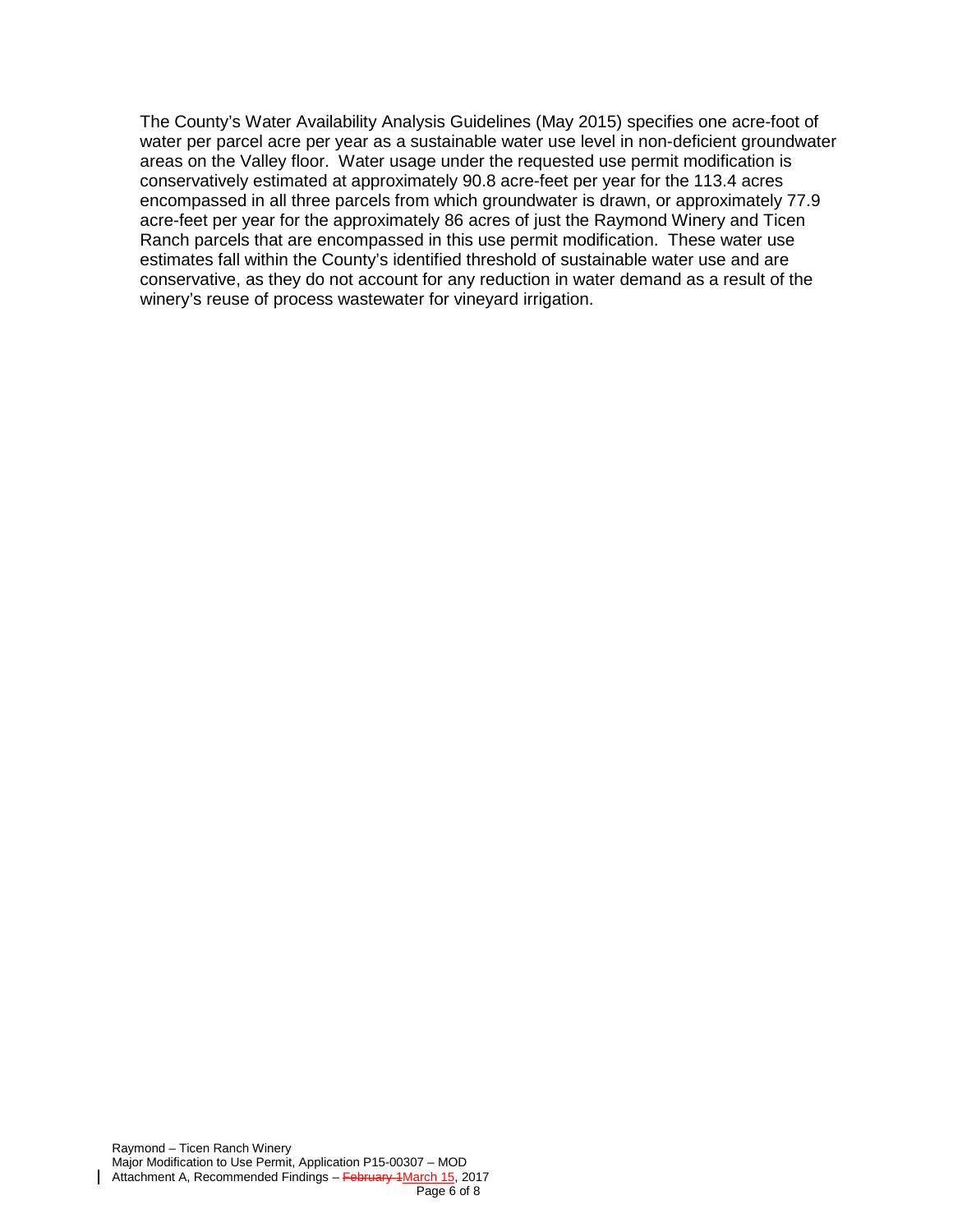# **Applicable Napa County General Plan Goals and Policies:**

Goal AG/LU-1: Preserve existing agricultural land uses and plan for agriculture and related activities as the primary land uses in Napa County. Policy AG/LU-2: "Agriculture" is defined as the raising of crops, trees, and livestock; the production and processing of agricultural products; and related marketing, sales and other accessory uses. Agriculture also includes farm management businesses and farm worker housing. Goal AG/LU-3: Support the economic viability of agriculture, including grape growing, winemaking, other types of agriculture, and supporting industries to ensure the preservation of agricultural lands. Policy AG/LU-4: The County will reserve agricultural lands for agricultural use including lands used for grazing and watershed/open space, except for those lands which are shown on the Land Use Map as planned for urban development. Policy AG/LU-21: The following standards shall apply to lands designated as Agricultural Resources on the Land Use Map of this General Plan. **Intent:** To identify areas in the fertile valley and foothill areas of the county in which agriculture is and should continue to be the predominant land use, where uses incompatible with agriculture should be precluded, and the development of urban type uses would be detrimental to the continuance of agriculture and the maintenance of open space which are economic and aesthetic attributes and assets of the County of Napa. **General Uses:** Agriculture, processing of agricultural products, singlefamily dwellings. Policy CIR-23: New uses shall provide adequate parking to meet their anticipated parking demand and shall not provide excess parking that could stimulate unnecessary vehicle trips or commercial activity exceeding the site's capacity. The concept of shared parking may be considered. Policy CC-19 The County supports the identification and preservation of resources from the County's historic and prehistoric periods. Policy CC-24 Promote the County's historic and cultural resources as a means to enhance the County's identity as the nation's premier wine country and a top tourist designation, recognizing that "heritage tourism" allows tourists to have an authentic experience and makes good business sense. Policy CC-26.5 When discretionary projects involve potential historic architectural resources, the County shall require an evaluation of the eligibility of the potential resources for inclusion in the NRHP [National Register of Historic Places] and the CRHR [California Register of Historic Resources] by a qualified architectural historian. When historic architectural resources that are either listed in or determined eligible for inclusion in the NRHP or the CRHR are proposed for demolition or modification, the County shall require